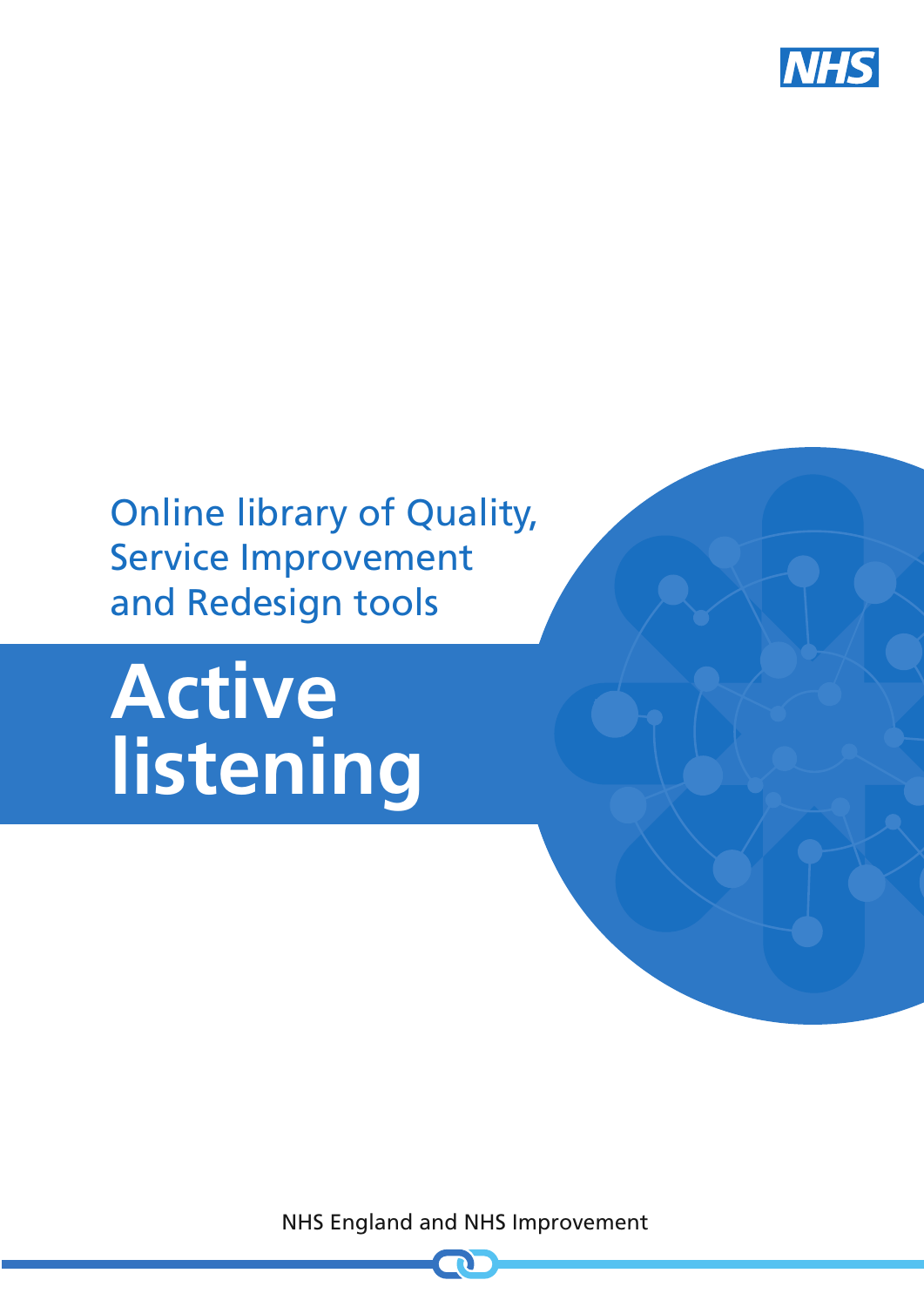## Active listening

### **What is it?**

When you are carrying out improvement work, listening is vital. It is one of the most effective ways to understand stakeholder perspectives and is a real skill. **Sometimes you are listening to hear what isn't said, as much as what is**.

The keys to successful listening are being able to **withhold your own assumptions** (even temporarily) to prevent jumping to conclusions, demonstrating a genuine interest in the person you are listening to and trying to empathise with their position. True, active listening takes concentration, but will demonstrate your interest in others' views, gain trust and enable you to gain a deeper understanding of issues and situations.

Stakeholders may have questions, concerns and challenges they want to raise (see **enabling [collaboration](https://improvement.nhs.uk/resources/resistance-enabling-collaboration) by working with resistance**). Genuine listening will help you to promote understanding, involvement and constructive discussion throughout the change process. Complementing listening with open and honest discussion is an important element of any change work.

Active listening can help you determine the type of intervention needed and help ease the introduction of any changes by identifying and addressing the concerns people have to help engage them in your improvement work. Also ask questions and seek suggestions from your team and stakeholders – the best ideas often come from those who live the process.

#### **When to use it**

Whenever you are thinking about change.

#### **How to use it**

#### **1. Define terms to promote clarity**

Clarify technical terms, codes and jargon, as well as discussing the different assumptions people have about meanings. Agreeing definitions at the start helps ensure clarity.

#### **2. Repeat/paraphrase**

Repeat back what the other person is saying, using some of their words – this will help you make a more thoughtful response and enable you to check understanding.

#### **3. Don't interrupt**

Give people space to talk freely and don't assume that silence means agreement – build in time for people to say all that they want to and prepare questions to elicit their views if they are not immediately forthcoming.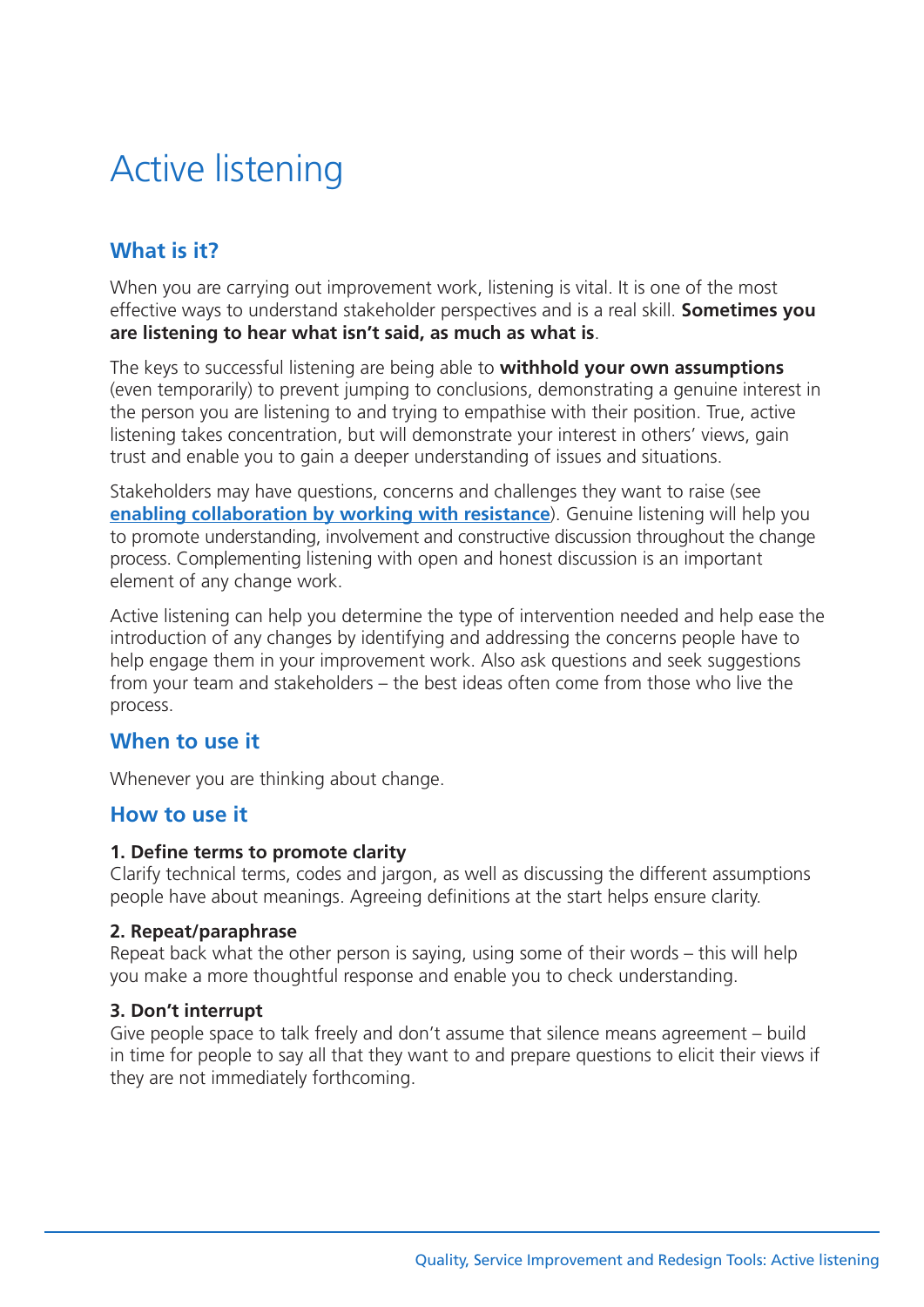#### **4. Listen 'between the lines'**

Try to 'hear' the speaker on all levels – words, feelings, assumptions, values, wishes and fears. Use your instincts to consider if this person means what they say. Be alert to how language or body language can indicate feelings – eg 'I took the bullet' might sound like a macho response, but can indicate hurt.

#### **5. Don't rush to fill silences**

Silence can enable the speaker to think through or reflect more deeply on what they are telling you. It can enable them to gain additional insights into their views, or make links between ideas. Sometimes silence can reflect emotional discomfort; providing this space can enable someone to say how they are really feeling.

#### **6. Feed back impressions**

You can check observations with simple assumption statements – eg 'If I were in your shoes, I might be thinking...' and see if people agree. To develop trust, show genuine interest, provide a safe environment and listen openly. A range of factors may affect the trust that colleagues have in you, eg having been previously let down by the management.

Active listening alone isn't enough: you must be prepared to be influenced by what you hear. Be genuine or you may run into problems later.

Guidelines for good dialogue include:

- Be clear how you will use the information you have heard.
- Avoid inflammatory comments.
- Avoid trying to convert others to your point of view before you have listened to their views.
- Show respect by listening attentively, eg through non-verbal indications of interest and responding appropriately.
- State your intent at the beginning.
- Acknowledge contributions that people make.
- Accept responsibility for your actions and be prepared to take blame or apologise where necessary.
- If colleagues surprise you, express your surprise then ask them to explain (without telling them they are wrong or trying to reason them round to your viewpoint).
- Make guesses based on your assumptions, then ask them to confirm. A good way to do this is to start your guess with 'I wonder if…?'
- Ask questions in a spirit of curiosity not judgement.
- 'Bracket' interesting points of the conversation and return to them later.
- Move gently, especially on personal/risky topics watch out for signals that you need to back off.
- Take care not to escalate resistance.
- Stay excited about your idea and stay connected with the other person.
- Make your short term goal to listen and explore avoid knee jerk reactions.

Once you have listened and explored, you can move on to the next objective – eg seek mutual gain, cut losses or rethink the idea.